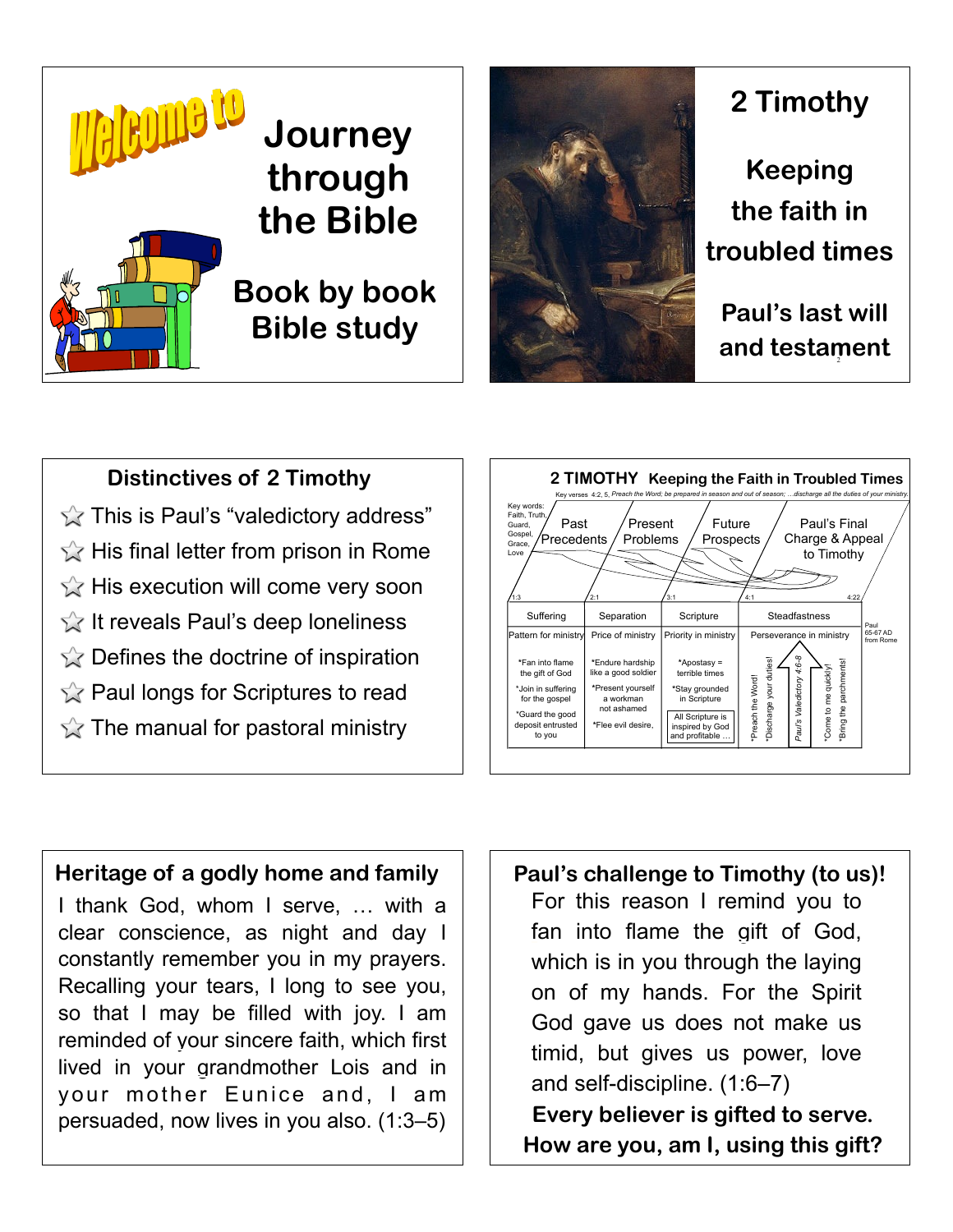## **Never be ashamed to follow Christ!**

So do not be ashamed to testify about our Lord or ashamed of me his prisoner. Rather, join with me in suffering for the gospel, by the power of God, who has saved us and called us to a holy life—(1:8-9)

**The challenge to Timothy and to us!**

—not because of anything we have done but because of his own purpose and grace. This grace was given us in Christ Jesus before the beginning of time, but it has now been revealed through the appearing of our Savior, Christ Jesus … (1:9-10) **It is all because of God's grace!**

**Remember all that Jesus did for us!**

## **Never be ashamed to follow Christ!**

… who has destroyed death and brought life and immortality to light through the gospel. Of this gospel I was appointed a herald and an apostle and a teacher. That is why I am suffering as I am. Yet this is no cause for shame, because …

 $(1:10-11)$ 

## **The foundation of our faith**

I know whom I have believed, and am convinced that he is able to guard what I have entrusted to him until that day. (1:12)

**Since God gave His one and only Son, since Jesus died on the cross for us, and rose from the grave, never doubt His ability to help you in life's trials!**

#### **Paul "passes the baton" to Timothy**

What you heard from me, keep as the pattern of sound teaching, with faith and love in Christ Jesus. Guard the good deposit that was entrusted to you—guard it with the help of the Holy Spirit who lives in us. (1:13–14)

**God has given us the Holy Spirit, you can always count on Him!**

**Paul is in chains in a Roman prison**  Everyone in the province of Asia has deserted me. … May the Lord show mercy to the household of Onesiphorus, because he often refreshed me and was not ashamed of my chains. … May the Lord grant that he will find mercy from the Lord on that day! (1:15–18)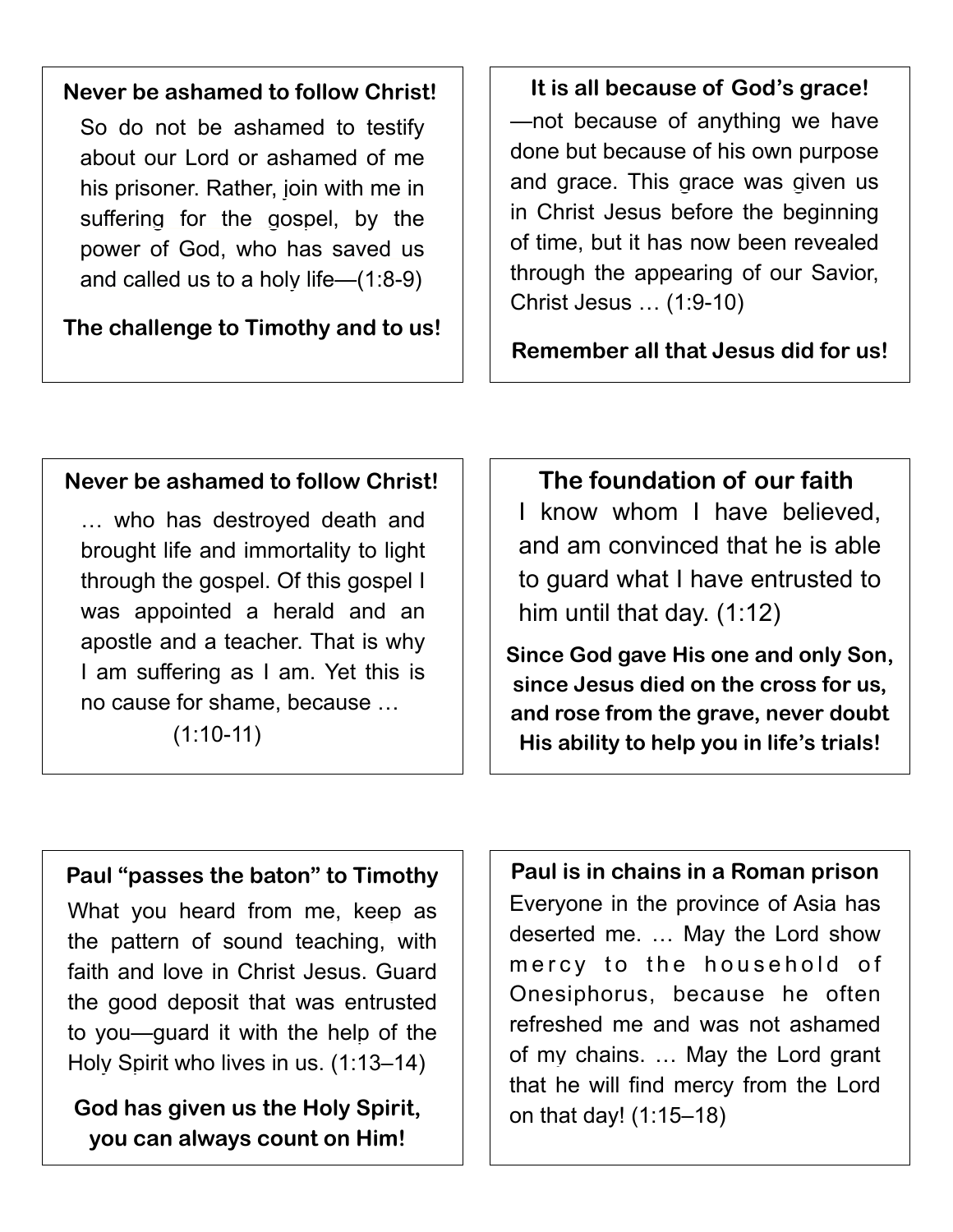## **We are called to be strong in our faith**

You then, my son, be strong in the grace that is in Christ Jesus. And the things you have heard me say in the presence of many witnesses entrust to reliable people who will also be qualified to teach others. (2:1–2)

**The best way to 'keep the faith' is to give it away, to share it with others!**

## **Three patterns for Christian ministry-The disciplined life of a soldier**

Endure hardship with us like a good soldier of Christ Jesus. No one serving as a soldier gets entangled in civilian affairs, but rather tries to please his commanding officer.

 $(2:3-4)$ **Our aim is to please Christ, our commanding officer!**

## **The hard work of an athlete, a farmer!**

Anyone who competes as an athlete does not receive the victor's crown except by competing according to the rules. The hardworking farmer should be the first to receive a share of the crops. Reflect on what I am saying, for the Lord will give you insight into all this. (2:5–7)

Remember Jesus Christ, raised from the dead, descended from David. This is my gospel, for which I am suffering even to the point of being chained like a criminal. But God's word is not chained. Therefore I endure everything for the sake of the elect, that they too may obtain the salvation that is in Christ Jesus, with eternal glory. (2:8–10) **Paul's example of sacrificial service!**

#### **The Christian's affirmation of faith Some things are worth repeating!**

Here is a trustworthy saying: If we died with Christ, we will also live with him; if we endure, we will also reign with him. If we disown him, he will also disown us; if we are faithless, he remains faithful, for he cannot disown himself. (2:11–13)

Keep reminding God's people of these things. Warn them before God against quarreling about words; it is of no value, and only ruins those who listen. Do your best to present yourself to God as one approved, a worker who does not need to be ashamed and who correctly handles the word of truth. (2:14–15)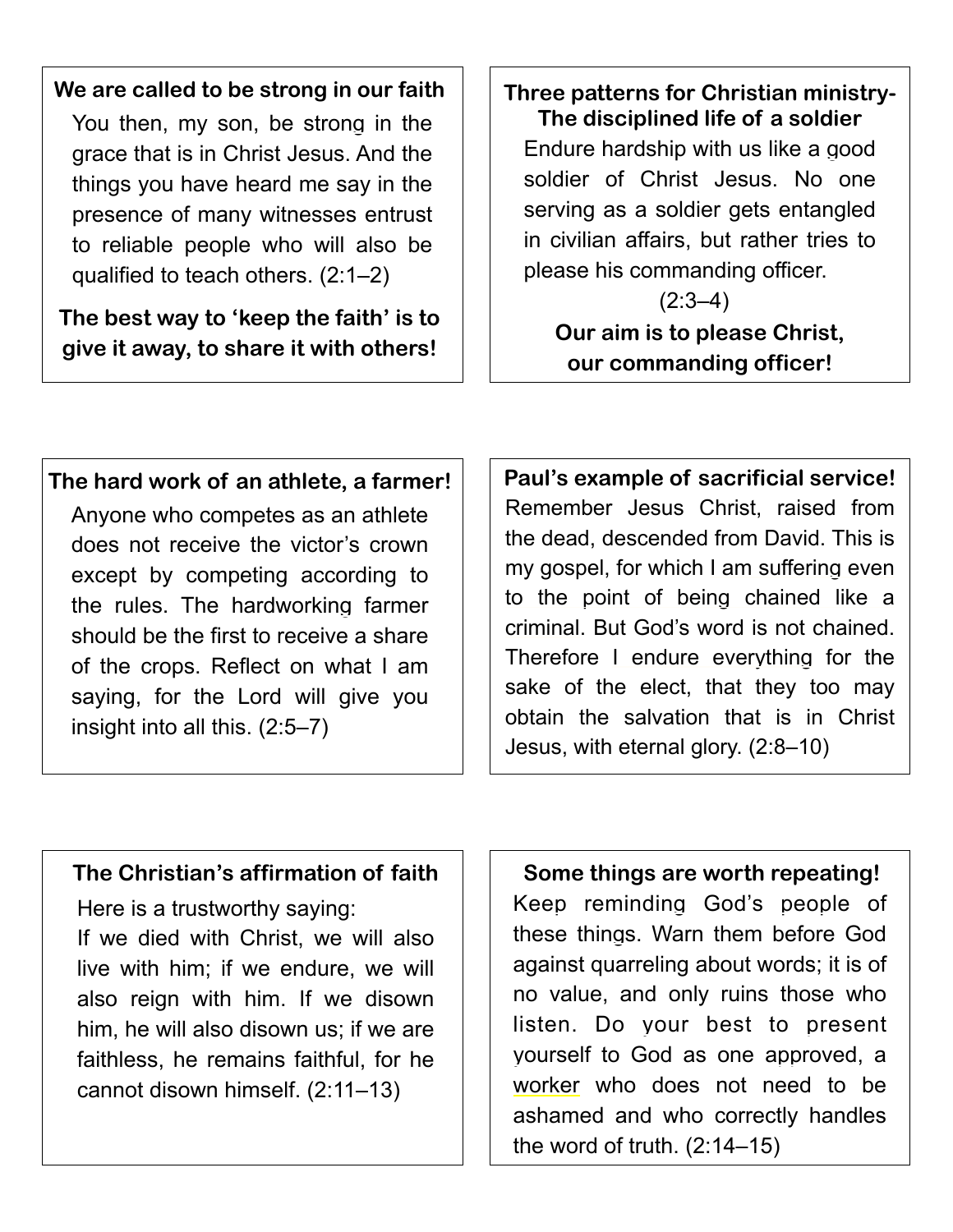**But, some things must be avoided!** Avoid godless chatter, because those who indulge in it will become more and more ungodly. Their teaching will spread like gangrene. Among them are Hymenaeus and Philetus, who have departed from the truth. They say that the resurrection has already taken place, and they destroy the faith of some. (2:16–18)

## **This truth you can count on!**

God's solid foundation stands firm, sealed with this inscription: "The Lord knows those who are his," and, "Everyone who confesses the name of the Lord must turn away from wickedness." (2:19)

> **It is not who you know, it is Who knows you!**

## **Don't settle for ordinary or average! | | Know when to flee and when to fight!**

In a large house there are vessels not only of gold and silver, but also of wood and clay; some are for special purposes and some for common use. Those who cleanse themselves from the latter will be instruments for special purposes, made holy, useful to the Master and prepared to do any good work. ( 2:20–21)

Flee the evil desires of youth and pursue righteousness, faith, love and peace, along with those who call on the Lord out of a pure heart. Don't have anything to do with foolish and stupid arguments, because you know they produce quarrels. And the Lord's servant must not be quarrelsome …  $(2:22 - 24)$ 

## **Know how to handle conflict!**

but must be kind to everyone, able to teach, not resentful. Opponents must be gently instructed, in the hope that God will grant them repentance leading them to a knowledge of the truth, and that they will come to their senses and escape from the trap of the devil, who has taken them captive to do his will.

(2:24–26)

## **Terrible times (people) are coming!**

There will be terrible times in the last days. People will be lovers of themselves, lovers of money, boastful, proud, abusive, disobedient to their parents, ungrateful, unholy, without love, unforgiving, slanderous, without selfcontrol, brutal, not lovers of the good, treacherous, rash, conceited, lovers of pleasure rather than lovers of God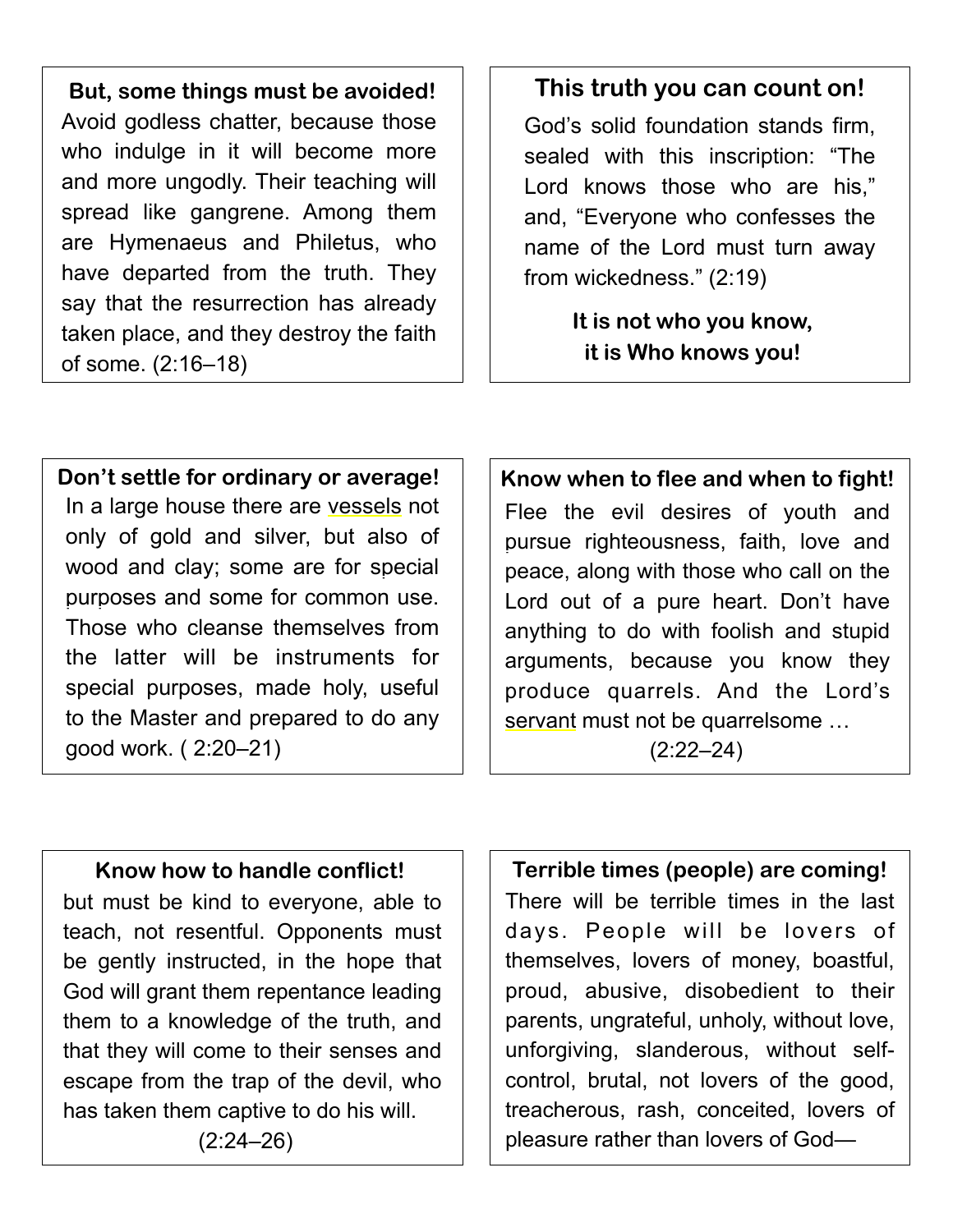—having a form of godliness but denying its power. Have nothing to do with such people. … They are men of depraved minds, who, as far as the faith is concerned, are rejected. But they will not get very far because, … their folly will be clear to everyone. **Terrible times (people) are coming! Paul has given us a pattern to follow**

 $(3:1-9)$ 

You, however, know all about my teaching, my way of life, my purpose, faith, patience, love, endurance, persecutions, sufferings … Yet the Lord rescued me from all of them. In fact, everyone who wants to live a godly life in Christ Jesus will be persecuted, (3:10–12)

## **Now it is up to Timothy (and to us)**

But as for you, continue in what you have learned and have become convinced of, because you know those from whom you learned it, and how from infancy you have known the Holy Scriptures, which are able to make you wise for salvation through faith in Christ Jesus. (3:14–15)

## **The Bible: the foundation of our faith**

All Scripture is God-breathed and is useful for teaching, rebuking, correcting and training in righteousness, so that the servant of God may be thoroughly equipped for every good work. (3:16–17)

**It is inspired by God and our final authority in faith and practice!**

**Paul's charge to Timothy (and to us)**  In the presence of God and of Christ Jesus, who will judge the living and the dead, and in view of his appearing and his kingdom, I give you this charge: Preach the word; be prepared in season and out of season; correct, rebuke and encourage—with great patience and careful instruction.

## **Are we in those end times?**

The time will come when people will not put up with sound doctrine. Instead, to suit their own desires, they will gather around them a great number of teachers to say what their itching ears want to hear. They will turn their ears away from the truth and turn aside to myths. (4:3–4)